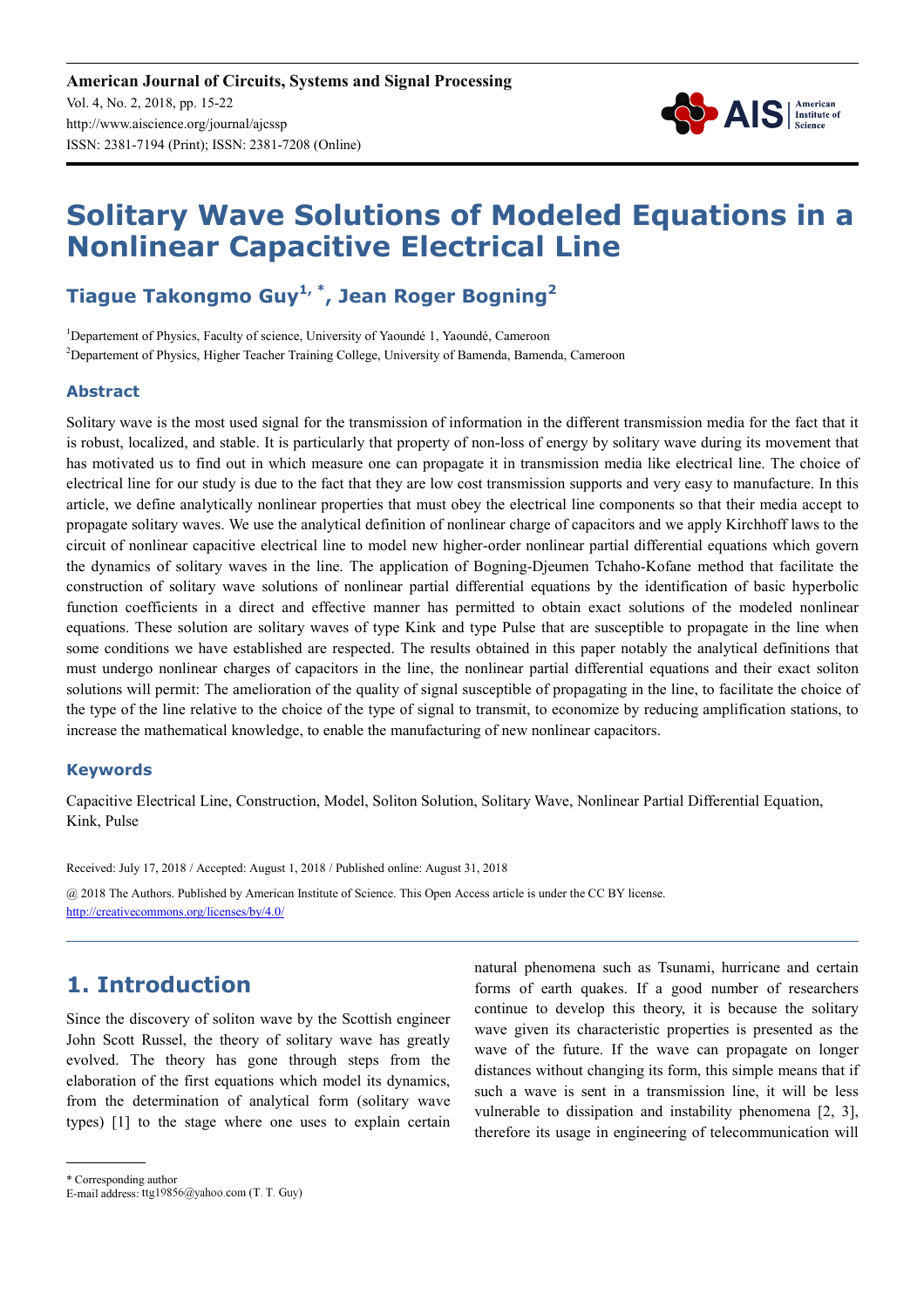enforce the quality of signal, the gap zone, the reduction of amplification stations. Electrical transmission lines are very convenient tools to study the wave propagation in onedimensional nonlinear dispersive media [4, 5] and investigation of nonlinear lumped elements transmission line has long been carried out to understand the principle of soliton generation [6, 7]. This is why we have decided to study a nonlinear capacitive electrical line where only capacitive components are nonlinear [8]. In case where the technology of telecommunication will be based on the propagation of solitary waves, there will be the need to construct a type of solitary wave able to propagate in a given transmission line in terms of its characteristics and its properties. We wish to mention by this the necessity of constructing solutions and even the forced ones that can be used as signals in certain transmission lines. Mathematically, it is a very difficult task since the formation of soliton requires a combination of the nonlinearity effect and the dispersion effect of the transmission line [9-11] but few solutions are found by using certain appropriate methods [12--23] to solve certain nonlinear partial differential equations. Being part of this dynamic research, we model in this article the nonlinear partial derivative equations which describe the dynamics of waves in a capacitive electrical line whose charge of capacitors is nonlinear. We therefore use the Bogning-Djeumen Tchaho-Kofane method [12-17] to construct solitary wave solutions susceptible of propagating in that electrical line. The work presented in this paper is partitioned as follows: In part 2, we present a general modeling of a nonlinear capacitive electrical line; In part 3, we construct solitary wave solutions of type Kink; In part 4, we construct solitary wave solutions of type Pulse, In part 5, we construct solitary wave solutions in the form

$$
u(x,t) = a \frac{\sinh^{3m}(kx - vt)}{\cosh^{3n}(kx - vt)}
$$
 and we present at the end the

conclusion in part 6.

#### **2. General Modeling of a Nonlinear Capacitive Electrical Line**

Let us consider an electrical line constituting a good number of identical networks shown in figure 1 where *R* is the resistance of the resistor and *G* the conductance of another resistor, connected on two parallel lines with a capacitor whose charge  $q(u_n)$  changes in nonlinear manner in terms of the voltage  $u_n$  across that capacitor.



**Figure 1.** Presentation of a nonlinear capacitive electrical line.

By applying Kirchhoff laws to the circuit shown in figure 1, we obtain the following equations

$$
u_n - u_{n+1} = Ri_n, \qquad (1)
$$

$$
i_{n-1} - i_n = Gu_n + \frac{\partial q_n}{\partial t} \,. \tag{2}
$$

Where *n* is a positive integer that numbers each network of

the line,  $u_n$  and  $u_{n+1}$  indicate respectively the voltage across capacitor of the network order *n* and the voltage across capacitor of the network order  $n+1$ .  $i_{n-1}$  and  $i_n$ indicate respectively the current that flows through the resistor network order *n*−1 and the resistor network order  $n$ ,  $q_n$  represents the nonlinear charge of the capacitor. Considering equation (2), equation (1) become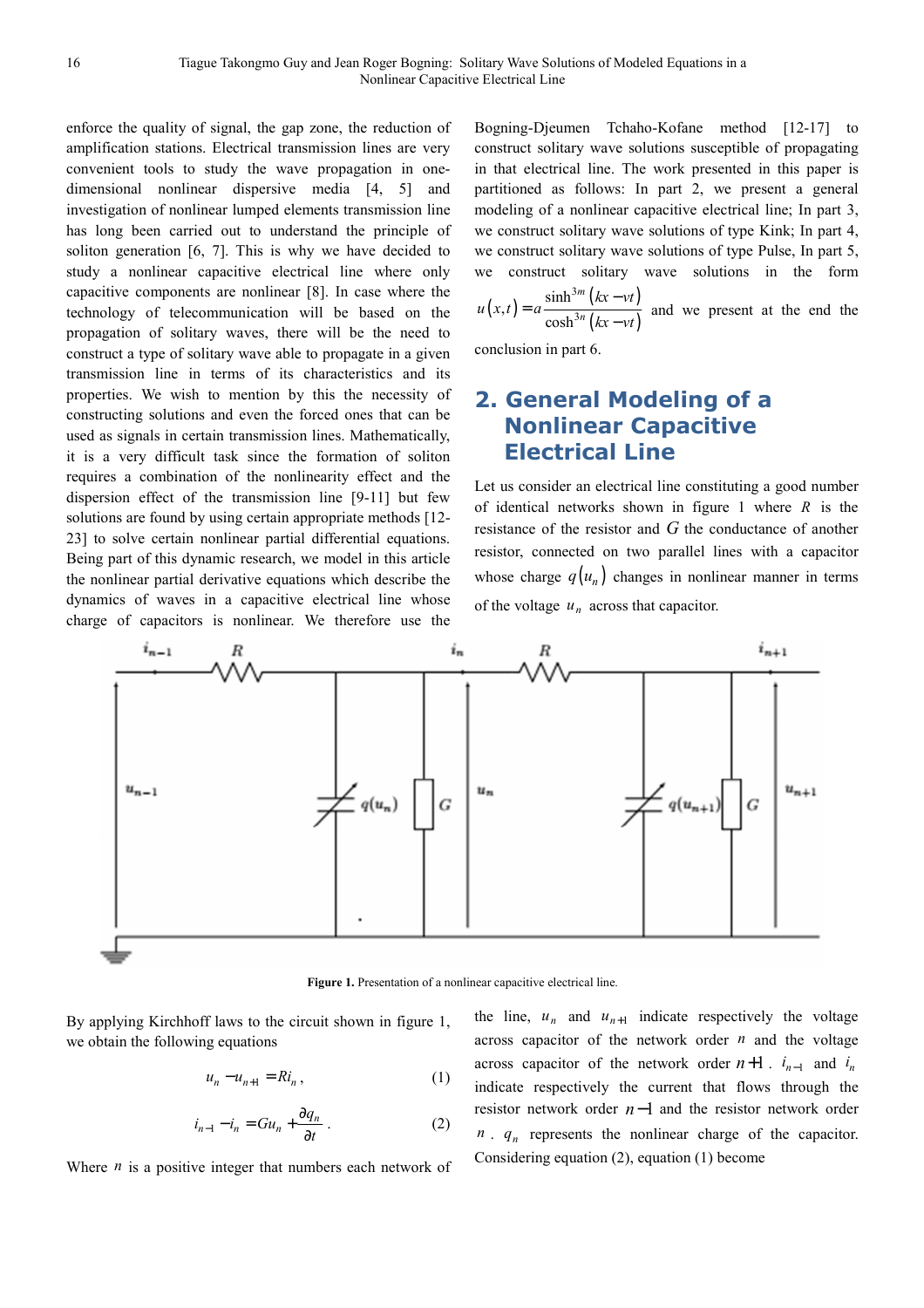$$
u_n - u_{n+1} = Ri_{n-1} - RGu_n - R\frac{\partial q_n}{\partial t} \,. \tag{3}
$$

The substitution of  $Ri_{n-1} = u_{n-1} - u_n$  of equation (1) obtained during the previous order in equation (3), one obtains the differential equation below

$$
u_{n+1} - 2u_n + u_{n-1} = R\frac{\partial q_n}{\partial t} + RGu_n. \tag{4}
$$

To obtain the continuum model, the left hand side of equation (4) has to be approximated to a spatial partial derivative with respect to  $x = nh$  which represents the distance measured from the beginning of the line. *h* represents the distance that separates two consecutive nodes and which is equivalent to the spatial sampling derivatives period. We obtain as such spatial partial derivatives using Taylor expansion of  $u_{n+1}$ and  $u_{n-1}$  closely to  $u_n$  by considering the terms till fourth order in the following manner:

$$
u_{n+1} = u_n + \frac{h}{1!} \frac{\partial u_n}{\partial x} + \frac{h^2}{2!} \frac{\partial^2 u_n}{\partial x^2} + \frac{h^3}{3!} \frac{\partial^3 u_n}{\partial x^3} + \frac{h^4}{4!} \frac{\partial^4 u_n}{\partial x^4}, \quad (5)
$$

$$
u_{n-1} = u_n - \frac{h}{1!} \frac{\partial u_n}{\partial x} + \frac{h^2}{2!} \frac{\partial^2 u_n}{\partial x^2} - \frac{h^3}{3!} \frac{\partial^3 u_n}{\partial x^3} + \frac{h^4}{4!} \frac{\partial^4 u_n}{\partial x^4}, \quad (6)
$$

$$
u_{n+1} - 2u_n + u_{n-1} = h^2 \frac{\partial^2 u_n}{\partial x^2} + \frac{h^4}{12} \frac{\partial^4 u_n}{\partial x^4}.
$$
 (7)

Equation (7) and (4) permits us to derive the result as follows:

$$
-h^2 \frac{\partial^2 u_n}{\partial x^2} - \frac{h^4}{12} \frac{\partial^4 u_n}{\partial x^4} + R \frac{\partial q_n}{\partial t} + RGu_n = 0.
$$
 (8)

Finally, we obtain the continuum model of the nonlinear capacitive electrical line presented in figure 1 by the nonlinear partial differential equation below:

$$
-h^2 \frac{\partial^2 u(x,t)}{\partial x^2} - \frac{h^4}{12} \frac{\partial^4 u(x,t)}{\partial x^4} + R \frac{\partial q(u(x,t))}{\partial t} + RGu(x,t) = 0. \tag{9}
$$

Let's find out the solitary wave solutions of equation (9).

#### **3. Construction of Solitary Wave Solution of Type Kink of Partial Differential Equation (9)**

We define the nonlinear charge of the capacitor on the analytical shape as follows

$$
q(u(x,t)) = A_1 u^4(x,t) + A_2 u^2(x,t) + A_3 \ln(u^2(x,t) - A_0^2).
$$
 (10)

With  $|u(x,t)| > |A_0|$ .  $A_1$ ;  $A_2$  and  $A_3$  are non-zero real numbers which will be chosen conveniently. By substituting the charge  $q(u(x,t))$  of (10) in equation (9) we obtain the nonlinear partial differential equation written as

$$
\frac{A_0^2 h^4}{12} \frac{\partial^4 u(x,t)}{\partial x^4} - \frac{h^4}{12} u^2(x,t) \frac{\partial^4 u(x,t)}{\partial x^4} + A_0^2 h^2 \frac{\partial^2 u(x,t)}{\partial x^2} - h^2 u^2(x,t) \frac{\partial^2 u(x,t)}{\partial x^2} \n+ (2R A_3 - 2A_0^2 R A_2) u(x,t) \frac{\partial u(x,t)}{\partial t} + (2R A_2 - 4A_0^2 R A_1) u^3(x,t) \frac{\partial u(x,t)}{\partial t} \n+ 4R A_1 u^5(x,t) \frac{\partial u(x,t)}{\partial t} - A_0^2 R G u(x,t) + R G u^3(x,t) = 0.
$$
\n(11)

Considering  $a_1 = \frac{A_0^2 h^4}{12}$  $n_1 = \frac{A_0^2 h^4}{h^2}$ ,  $n_2 = -\frac{h^4}{h^2}$  $2 - \frac{}{12}$  $n_2 = -\frac{h^4}{12}$ ,  $n_3 = A_0^2 h^2$ ,  $n_4 = -h^2$ ,  $n_5 = 2R A_3 - 2A_0^2 R A_2$ ,  $n_6 = 2R A_2 - 4A_0^2 R A_1$ ,  $n_7 = 4R A_1$ ,

 $n_8 = -A_0^2 RG$ ,  $n_9 = RG$ , equation (11) takes the following shape

$$
n_1 \frac{\partial^4 u(x,t)}{\partial x^4} + n_2 u^2(x,t) \frac{\partial^4 u(x,t)}{\partial x^4} + n_3 \frac{\partial^2 u(x,t)}{\partial x^2} + n_4 u^2(x,t) \frac{\partial^2 u(x,t)}{\partial x^2} + n_5 u(x,t) \frac{\partial u(x,t)}{\partial t}
$$
  
+ 
$$
n_6 u^3(x,t) \frac{\partial u(x,t)}{\partial t} + n_7 u^5(x,t) \frac{\partial u(x,t)}{\partial t} + n_8 u(x,t) + n_9 u^3(x,t) = 0.
$$
 (12)

Let us use Bogning-Djeumen Tchaho-Kofane method [12-17] to come out with the solution of equation (12) under the analytical shape below

$$
u(x,t) = a \tanh(kx - vt) \tag{13}
$$

Where  $a$ ;  $k$  and  $v$  are non-zero real numbers to be determined. Replacing  $u(x,t)$  given by (13) in equation (12) we yield the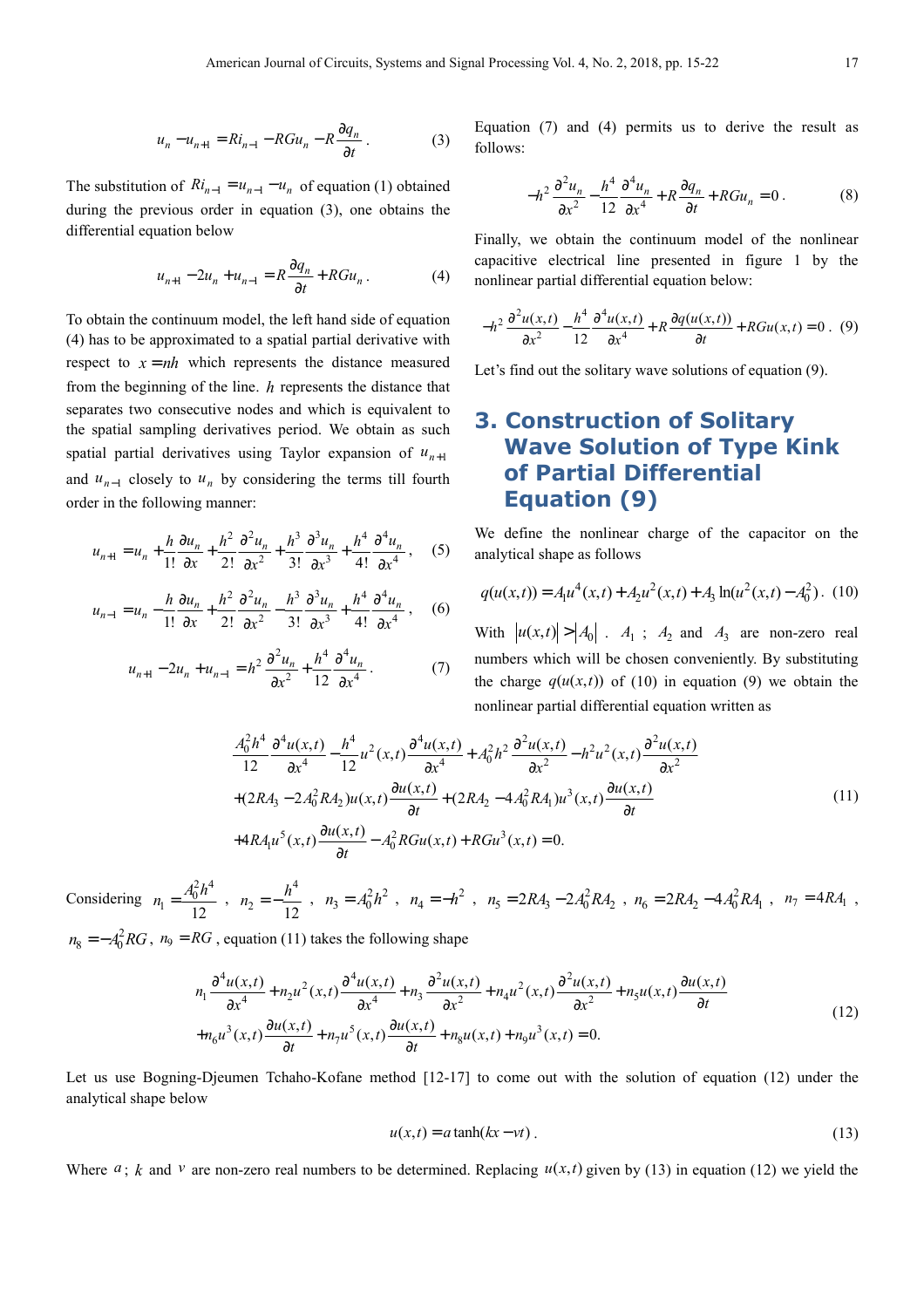following equation:

$$
(-24n_{2}a^{3}k^{4} - n_{7}a^{6}v) \frac{\sinh(kx - vt)}{\cosh^{7}(kx - vt)} + (2n_{7}a^{6}v + 24n_{1}ak^{4} + n_{6}a^{4}v + 32n_{2}a^{3}k^{4} + 2n_{4}a^{3}k^{2}) \frac{\sinh(kx - vt)}{\cosh^{5}(kx - vt)} + (-n_{7}a^{6}v - 8n_{1}ak^{4} - 2n_{3}ak^{2} - 8n_{2}a^{3}k^{4} - n_{9}a^{3} - n_{5}a^{2}v - n_{6}a^{4}v - 2n_{4}a^{3}k^{2}) \frac{\sinh(kx - vt)}{\cosh^{3}(kx - vt)} + (n_{8}a + n_{9}a^{3}) \frac{\sinh(kx - vt)}{\cosh(kx - vt)} = 0.
$$
\n(14)

Equation (14) is valid if and only if each of its basic hyperbolic function coefficients is zero. This permits us to obtain the following set of four equations

$$
-24n_{2}a^{3}k^{4} - n_{7}a^{6}v = 0,
$$
  
\n
$$
2n_{7}a^{6}v + 24n_{1}ak^{4} + n_{6}a^{4}v + 32n_{2}a^{3}k^{4} + 2n_{4}a^{3}k^{2} = 0,
$$
  
\n
$$
-n_{7}a^{6}v - 8n_{1}ak^{4} - 2n_{3}ak^{2} - 8n_{2}a^{3}k^{4} - n_{9}a^{3} - n_{5}a^{2}v - n_{6}a^{4}v - 2n_{4}a^{3}k^{2} = 0,
$$
  
\n
$$
n_{8}a + n_{9}a^{3} = 0.
$$
\n(15)

Solving the set of equation (15) has permitted us to obtain the following results

$$
a = \pm \sqrt{\frac{-n_8}{n_9}}, k = \pm \frac{1}{2} \sqrt{\frac{n_4 n_8 n_7}{2 n_2 n_8 n_7 + 3 n_1 n_9 n_7 - 3 n_6 n_2 n_9}}, v = \frac{3 n_2 n_4^2 n_7 (-n_8 n_9)^{\frac{3}{2}}}{2 n_8 (2 n_2 n_8 n_7 + 3 n_1 n_9 n_7 - 3 n_6 n_2 n_9)^2},
$$
  

$$
\left( \frac{n_8 n_1^2 n_9^2 n_7^2 - 2 n_8 n_1 n_9^2 - n_7 n_6 n_2 + n_8 n_6^2 n_2^2 n_9^2 + \frac{4}{3} n_2 n_8^2 n_7^2 n_1 n_9}{- \frac{1}{6} n_8 n_9 n_7^2 n_1 n_3 n_4 - \frac{4}{3} n_2^2 n_8^2 n_7 n_6 n_9 - \frac{1}{6} n_8 n_5 n_2 n_4^2 n_7 n_9 + \frac{1}{6} n_8 n_9 n_7 n_2 n_4 n_3 n_6}{+ \frac{4}{9} n_2^2 n_8^3 n_7^2 + \frac{1}{9} n_4^2 n_8^2 n_7^2 n_1 - \frac{1}{9} n_8^2 n_7^2 n_3 n_4 n_2 = 0
$$
 (16)

Replacing  $n_1$ ,  $n_2$ ,  $n_3$ ,  $n_4$ ,  $n_5$ ,  $n_6$ ,  $n_7$ ,  $n_8$  and  $n_9$  by their different expressions in (16), we obtain the solution of the nonlinear partial differential equation (11) which models the dynamics of solitary waves of type Kink in the capacitive line as follows

$$
a = A_0, k = \pm A_0 \left( \frac{-RGA_1}{h^4 A_3} \right)^{\frac{1}{4}}, v = \frac{-GA_0}{2A_3}, A_2 = -\frac{4}{3} A_1 A_0^2 - 2 \sqrt{\frac{-A_1 A_3}{RG}}, A_1 A_3 < 0
$$

$$
u(x, t) = A_0 \tanh\left( \pm A_0 \left( \frac{-RGA_1}{h^4 A_3} \right)^{\frac{1}{4}} x + \frac{GA_0}{2A_3} t \right).
$$
(17)

## **4. Construction of Solitary Wave Solution of Type Pulse Relative to Nonlinear Partial Differential Equation (9)**

We define the nonlinear charge of the capacitor with analytical shape as given:

$$
q(u(x,t)) = A_1 u(x,t) \sqrt{1 - \left(\frac{u(x,t)}{A_0}\right)^2 + A_2 u^3(x,t)} \sqrt{1 - \left(\frac{u(x,t)}{A_0}\right)^2 + A_3 \arctan\left(\sqrt{\frac{u^2(x,t)}{A_0^2 - u^2(x,t)}}\right)}.
$$
 (18)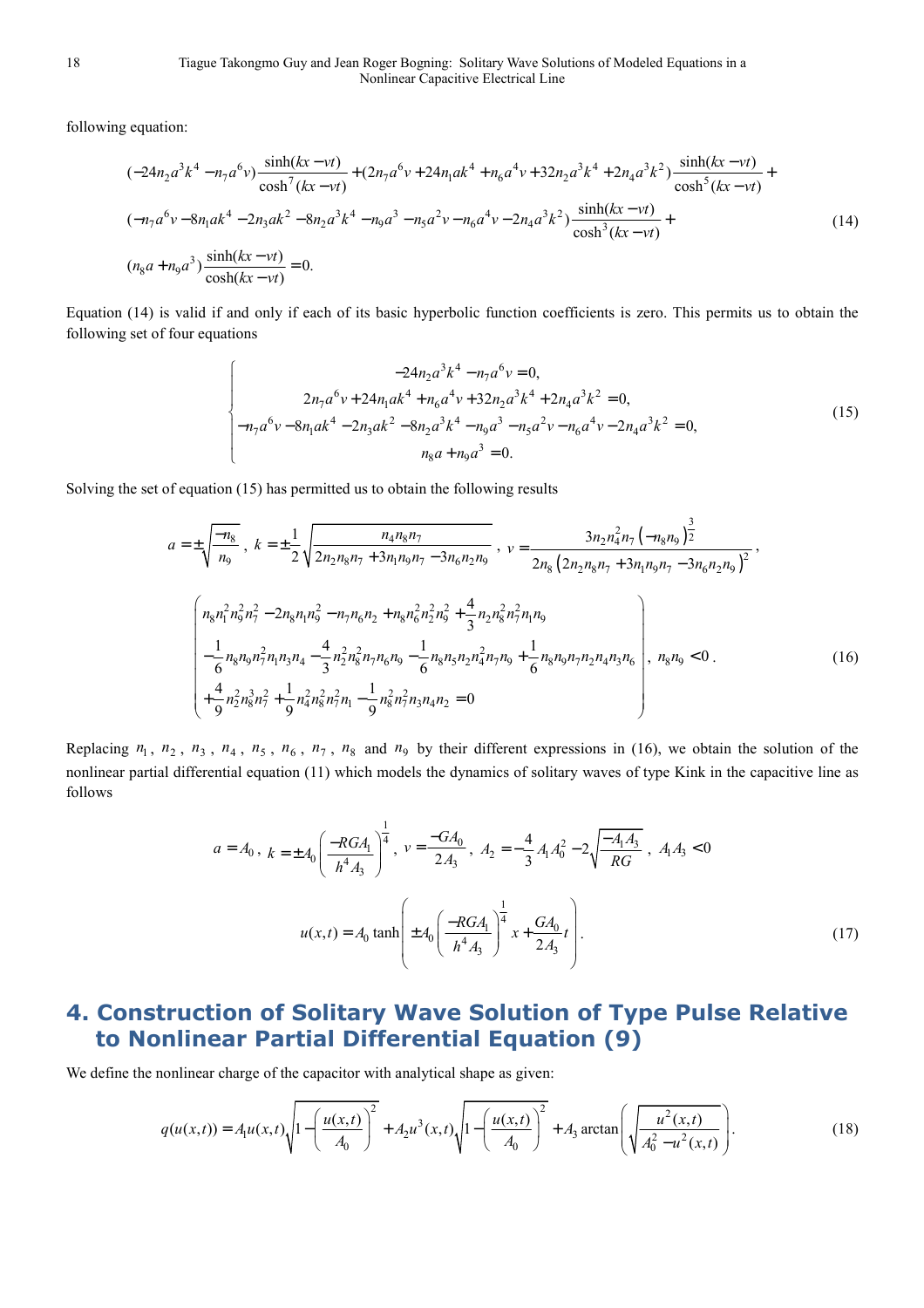With  $|A_0| > |u(x,t)|$ .  $A_1$ ;  $A_2$  and  $A_3$  are non-zero real numbers whose conditions of choice will be established. By substituting  $q(u(x,t))$  of (18) in differential equation (9) has permitted to obtain the nonlinear partial differential equation

$$
A_0 \sqrt{A_0^2 - u^2(x,t)} \left( -h^2 \frac{\partial^2 u(x,t)}{\partial x^2} - \frac{h^4}{12} \frac{\partial^4 u(x,t)}{\partial x^4} + RGu(x,t) \right)
$$
  
+
$$
R \left( -4A_2 u^4(x,t) + \left( 3A_0^2 A_2 - 2A_1 \right) u^2(x,t) + A_0^2 A_1 + A_0 A_3 \right) \frac{\partial u(x,t)}{\partial t} = 0.
$$
 (19)

Let us find out the result of equation (19) on the analytical shape

$$
u(x,t) = a \operatorname{sech}\left(kx - vt\right). \tag{20}
$$

Where  $a$ ;  $k$  and  $v$  are non-zero real numbers to be determined. Substituting  $u(x,t)$  of (20) in differential equation (19), we obtain the equation as follows:

$$
\left(3a^{3}vR A_{0}^{2} A_{2} - 2a^{3}vR A_{1}\right) \frac{\sinh(kx - vt)}{\cosh^{4}(kx - vt)} + \left(avR A_{0} A_{3} + avR A_{0}^{2} A_{1}\right) \frac{\sinh(kx - vt)}{\cosh^{2}(kx - vt)}
$$
  

$$
-4a^{5}vR A_{2} \frac{\sinh(kx - vt)}{\cosh^{6}(kx - vt)} + \left(A_{0}R Ga - \frac{1}{12}A_{0}h^{4}ak^{4} - A_{0}h^{2}ak^{2}\right) \frac{\sqrt{A_{0}^{2} - \frac{a^{2}}{\cosh^{2}(kx - vt)}}}{\cosh(kx - vt)} + \left(2A_{0}h^{2}ak^{2} + \frac{5}{3}A_{0}h^{4}ak^{4}\right) \frac{\sqrt{A_{0}^{2} - \frac{a^{2}}{\cosh^{2}(kx - vt)}}}{\cosh^{3}(kx - vt)} - 2A_{0}h^{4}ak^{4} \frac{\sqrt{A_{0}^{2} - \frac{a^{2}}{\cosh^{2}(kx - vt)}}}{\cosh^{5}(kx - vt)} = 0
$$
(21)

We realize that to be able to transform the hyperbolic functions of (21) to the basic hyperbolic functions as recommended by the new Bogning-Djeumen Tchaho-Kofane [12-17] we must consider  $A_0 = a$  such that:

$$
\sqrt{A_0^2 - \frac{a^2}{\cosh^2(kx - vt)}} = a \tanh(kx - vt)
$$
\n(22)

The right-hand side of equation (22) has enabled us to rearrange (21) as

$$
\left(3a^{3}vR A_{0}^{2} A_{2} + 2A_{0}a^{2}h^{2} k^{2} + \frac{5}{3}A_{0}a^{2}h^{4} k^{4} - 2a^{3}vR A_{1}\right) \frac{\sinh(kx - vt)}{\cosh^{4}(kx - vt)}
$$
  
+
$$
\left(A_{0}a^{2}RG + avR A_{0}A_{3} - A_{0}a^{2}h^{2} k^{2} - \frac{1}{12}A_{0}a^{2}h^{4} k^{4} + avR A_{0}^{2} A_{1}\right) \frac{\sinh(kx - vt)}{\cosh^{2}(kx - vt)}
$$
  
+
$$
\left(-2A_{0}a^{2}h^{4} k^{4} - 4a^{5}vR A_{2}\right) \frac{\sinh(kx - vt)}{\cosh^{6}(kx - vt)} = 0.
$$
 (23)

Equation (23) is valid if each coefficient of its basic hyperbolic function is equal to zero. This enables to obtain the set of three equations as follows

$$
\begin{cases}\n3a^3vR A_0^2 A_2 + 2A_0 a^2 h^2 k^2 + \frac{5}{3} A_0 a^2 h^4 k^4 - 2a^3 vR A_1 = 0, \\
A_0 a^2 R G + avR A_0 A_3 - A_0 a^2 h^2 k^2 - \frac{1}{12} A_0 a^2 h^4 k^4 + avR A_0^2 A_1 = 0, \\
-2A_0 a^2 h^4 k^4 - 4a^5 vR A_2 = 0.\n\end{cases}
$$
\n(24)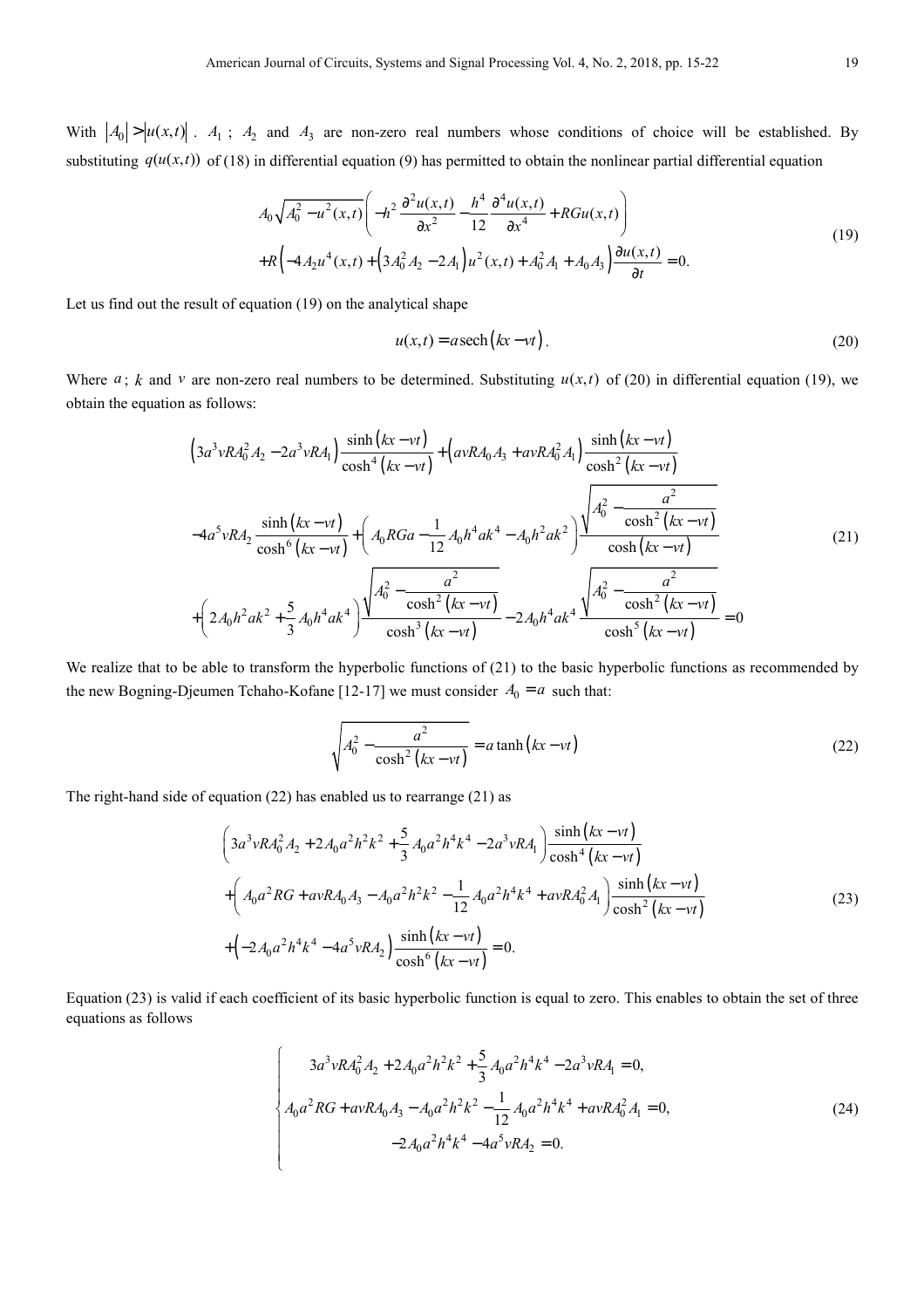The result of the set of nonlinear equation (24) enables us to realize that solitary waves of type Pulse are easily displaced in the nonlinear capacitive line with analytical shape given below

$$
a = A_0, \ v = \frac{-GA_0}{A_3}, \ k = \pm \left(\frac{2A_0^3A_2RG}{h^4A_3}\right)^{\frac{1}{4}}, \ A_3 = \frac{RG(A_2^2A_0^4 + 12A_2A_0^2A_1 + 36A_1^2)}{72A_0A_2},
$$

$$
u(x,t) = A_0 \operatorname{sech}\left(\pm \left(\frac{2A_0^3A_2RG}{h^4A_3}\right)^{\frac{1}{4}}x + \frac{GA_0}{A_3}t\right).
$$
(25)

## **5. Construction of Third Order Soliton Solution of a General Partial Differential Equation (9)**

We define the nonlinear charge of capacitors on the following analytical form

$$
q(u(x,t)) = A_1 u^2(x,t) + A_2 \left(\frac{u(x,t)}{A_0}\right)^{\frac{2}{3}} + A_3 \left(\frac{u(x,t)}{A_0}\right)^{\frac{4}{3}} + A_4 \ln\left(\left(\frac{u(x,t)}{A_0}\right)^{\frac{1}{3}} - 1\right) \left(\frac{u(x,t)}{A_0}\right)^{\frac{1}{3}} + 1\right).
$$
 (26)

With  $\frac{u(x,t)}{t}$  $\bf{0}$  $\frac{u(x,t)}{t} > 1$  $\overline{A_0}$  > 1.  $A_1$ ,  $A_2$ ,  $A_3$  and  $A_4$  are real numbers whose conditions of choice will be elaborated. Substituting  $q(u(x,t))$ 

of (26) in (9), we obtain the nonlinear partial differential equation bellow

$$
\left(h^{4}A_{0}^{\frac{8}{3}u^{\frac{1}{3}}}(x,t) - h^{4}A_{0}^{2}u(x,t)\right) \frac{\partial^{4}u(x,t)}{\partial x^{4}} + \left(12h^{2}A_{0}^{\frac{8}{3}u^{\frac{1}{3}}}(x,t) - 12h^{2}A_{0}^{2}u(x,t)\right) \frac{\partial^{2}u(x,t)}{\partial x^{2}} + \left(24RA_{1}A_{0}^{2}u^{2}(x,t) - 24RA_{1}A_{0}^{\frac{8}{3}u^{\frac{4}{3}}}(x,t) + 8RA_{2}A_{0}^{\frac{4}{3}u^{\frac{2}{3}}}(x,t)\right) \frac{\partial u(x,t)}{\partial t} + 16RA_{3}A_{0}^{\frac{2}{3}u^{\frac{4}{3}}}(x,t) - 16RA_{3}A_{0}^{\frac{4}{3}u^{\frac{2}{3}}}(x,t) - 8RA_{2}A_{0}^{2} + 8RA_{4}A_{0}^{2}\right) \frac{\partial u(x,t)}{\partial t} + 12RGA_{0}^{2}u^{2}(x,t) - 12RGA_{0}^{\frac{8}{3}u^{\frac{4}{3}}}(x,t) = 0.
$$
\n(27)

Let us construct the solitary wave solution of the nonlinear partial differential equation (27) under the shape

$$
u(x,t) = a \frac{\sinh^{3m} (kx - vt)}{\cosh^{3n} (kx - vt)}.
$$
\n(28)

where  $a, k, v, m$  and  $n$  are non-zero real numbers which will be determined in terms of electrical line parameters. By substituting  $u(x,t)$  of (28) in (27), we obtain an equation in the following form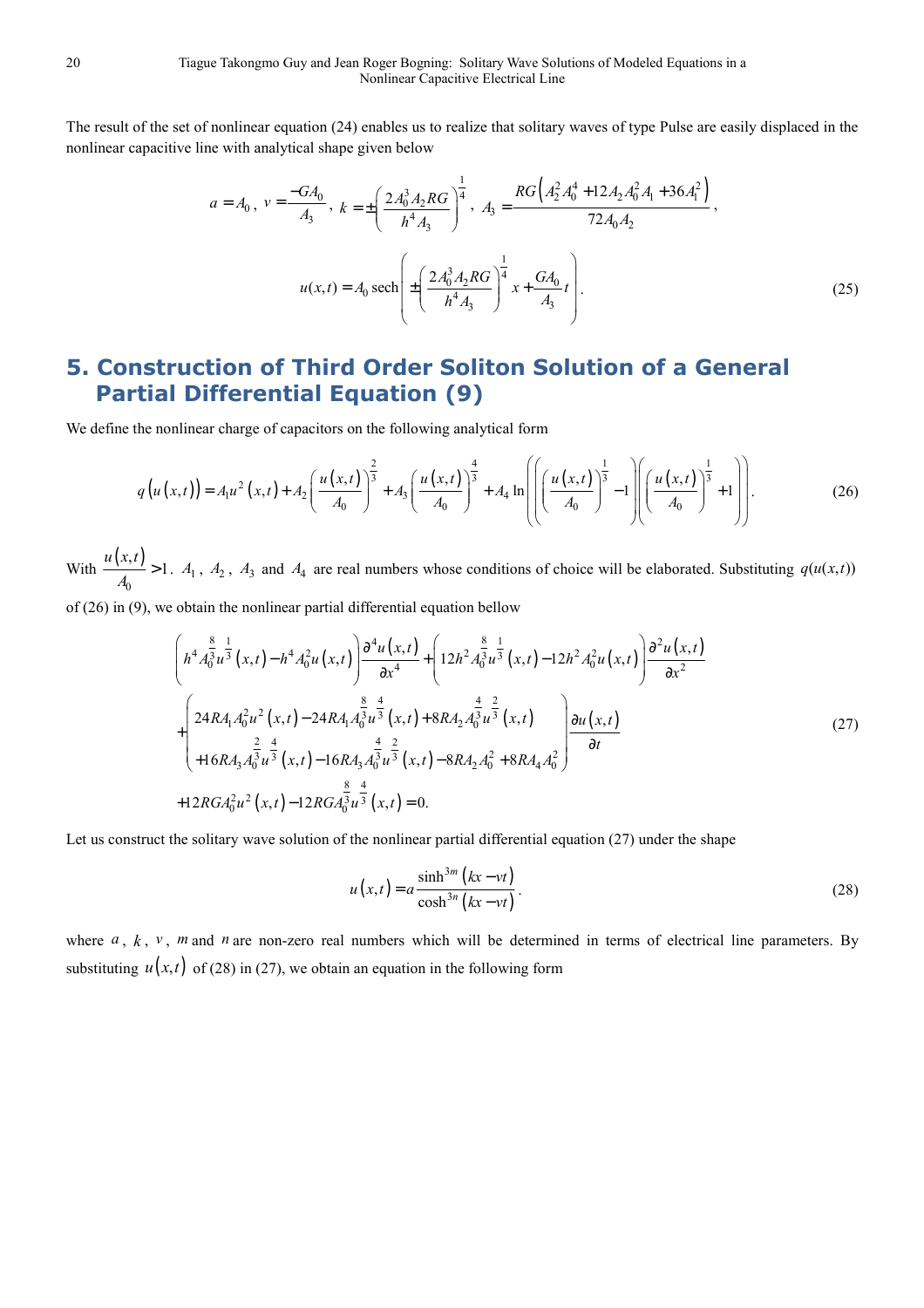$$
f_{1}(a, k, v, m, n) \frac{\sinh^{5m-1}(kx-vt)}{\cosh^{5n-1}(kx-vt)} + f_{2}(a, k, v, m, n) \frac{\sinh^{5m+1}(kx-vt)}{\cosh^{5n+1}(kx-vt)} + f_{3}(a, k, v, m, n) \frac{\sinh^{3m-2}(kx-vt)}{\cosh^{3n-2}(kx-vt)} + f_{4}(a, k, v, m, n) \frac{\sinh^{3m+2}(kx-vt)}{\cosh^{3n+2}(kx-vt)} + f_{5}(a, k, v, m, n) \frac{\sinh^{3m-4}(kx-vt)}{\cosh^{3n-4}(kx-vt)} + f_{6}(a, k, v, m, n) \frac{\sinh^{3m+4}(kx-vt)}{\cosh^{3n+4}(kx-vt)} + f_{7}(a, k, v, m, n) \frac{\sinh^{6m+1}(kx-vt)}{\cosh^{6n+1}(kx-vt)} + f_{8}(a, k, v, m, n) \frac{\sinh^{6m-1}(kx-vt)}{\cosh^{6n-1}(kx-vt)} + f_{9}(a, k, v, m, n) \frac{\sinh^{4m}(kx-vt)}{\cosh^{4m}(kx-vt)} + f_{10}(a, k, v, m, n) \frac{\sinh^{6m+2}(kx-vt)}{\cosh^{6n+2}(kx-vt)} + f_{11}(a, k, v, m, n) \frac{\sinh^{6m-2}(kx-vt)}{\cosh^{6n-2}(kx-vt)} + f_{12}(a, k, v, m, n) \frac{\sinh^{3m-1}(kx-vt)}{\cosh^{3n-1}(kx-vt)} + f_{13}(a, k, v, m, n) \frac{\sinh^{6m+4}(kx-vt)}{\cosh^{6n+4}(kx-vt)} + f_{14}(a, k, v, m, n) \frac{\sinh^{6m-4}(kx-vt)}{\cosh^{6n-4}(kx-vt)} + f_{15}(a, k, v, m, n) \frac{\sinh^{3m+1}(kx-vt)}{\cosh^{3n+1}(kx-vt)} + f_{16}(a, k, v, m, n) \frac{\sinh^{9m+1}(kx-vt)}{\cosh^{9m+1}(kx-vt)} + f_{16}(a, k, v, m, n) \frac{\sinh^{9m+1}(kx-vt)}{\cosh^{9
$$

Where  $f_i(a, k, v, m, n)$ ,  $i = (1, 2, 3, 4, 5, 6, 7, 8, 9, 10, 11, 12, 13, 14, 15, 16, 17, 18)$  are analytical functions of real parameters *a*, *k*, *v*, *m* and *n*. We remark that when  $5m-1=6m-1$ ,  $5m-1=4m$ ,  $5m+1=6m-1$ ,  $5m-1=6m-4$ ,  $3m+4=4m$  and  $5n-1 = 6n-1$ ,  $5n-1 = 4n$ ,  $5n+1 = 6n-1$ ,  $5n-1 = 6n-4$ ,  $3n+4 = 4n$  meaning  $m = 0,1,2,3,4$  and  $n = 0,1,2,3,4$  certain terms of (29) merge. As such considering a case where  $m=1$ ,  $n=1$  and  $a=A_0$  equation (29) is written on the simplified form as follows

$$
\begin{aligned}\n&\left(6RvA_1A_0^2 + 2RvA_2 - 2h^4A_0k^4 - 6h^2A_0k^2 + 4RvA_3 + RGA_0\right)\cosh^4(kx - vt) \\
&+ \left(12h^2A_0k^2 + 22h^4A_0k^4 - 4RvA_3 - 12RvA_1A_0^2\right)\cosh^2(kx - vt) \\
&+ \left(-RGA_0 - 2RvA_4\right)\cosh^6(kx - vt) - 30h^4A_0k^4 + 6RvA_1A_0^2 = 0.\n\end{aligned}
$$
\n(30)

Equation (30) is verified if and only if each coefficient of its basics hyperbolic functions is zero. This permit to obtain the set of four equations below

$$
\begin{cases}\n6RvA_1A_0^2 + 2RvA_2 - 2h^4A_0k^4 - 6h^2A_0k^2 + 4RvA_3 + RGA_0 = 0, \\
12h^2A_0k^2 + 22h^4A_0k^4 - 4RvA_3 - 12RvA_1A_0^2 = 0, \\
-RGA_0 - 2RvA_4 = 0, \\
-30h^4A_0k^4 + 6RvA_1A_0^2 = 0.\n\end{cases}
$$
\n(31)

Solving the set of four equations (31), we obtain the following results

$$
a = A_0, v = -\frac{A_0 G}{2A_4}, k = \pm \frac{\left(-A_1 R A_0^2 G A_4^3\right)^{\frac{1}{4}}}{10^{\frac{1}{4}} A_4 h}, A_2 = A_4 + A_1 A_0^2 + \frac{3\sqrt{-10 A_1 R A_0^2 G A_4^3}}{5 A_4 R G}, A_1 A_4 < 0,
$$

$$
A_{3} = -\frac{19A_{1}A_{0}^{2}}{10} - \frac{3\sqrt{-10A_{1}R_{0}^{2}G_{A_{4}^{3}}}}{5A_{4}RG}, \quad u(x,t) = A_{0} \frac{\sinh^{3}\left(\pm\frac{\left(-A_{1}R_{0}^{2}G_{A_{4}^{3}}\right)^{\frac{1}{4}}}{10^{\frac{1}{4}}A_{4}h}x + \frac{A_{0}G}{2A_{4}}\right)}{\cosh^{3}\left(\pm\frac{\left(-A_{1}R_{0}^{2}G_{A_{4}^{3}}\right)^{\frac{1}{4}}}{10^{\frac{1}{4}}A_{4}h}x + \frac{A_{0}G}{2A_{4}}\right)}\right)}.
$$
(32)